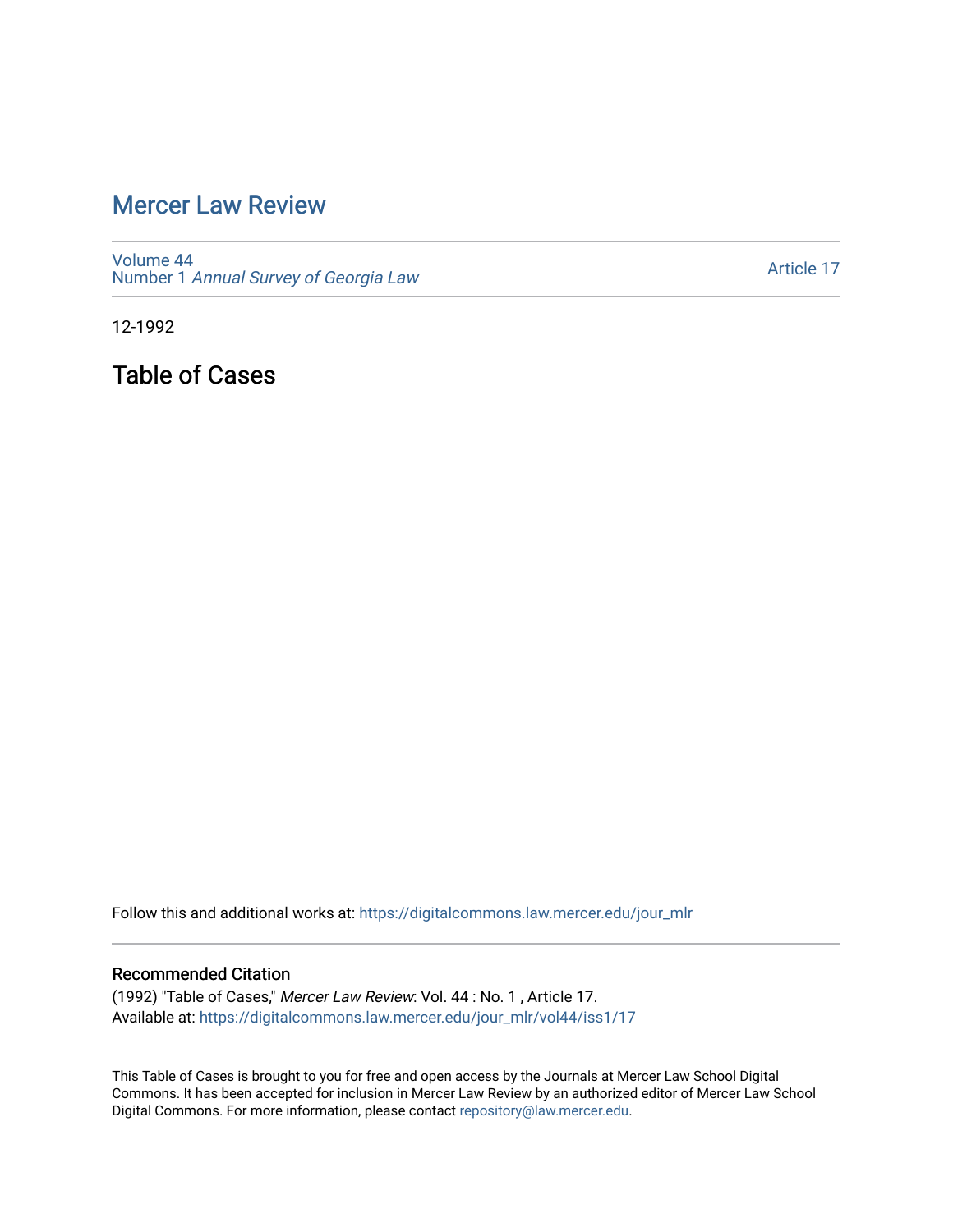## Table of Cases

 $\ddot{\phantom{a}}$ 

 $\bar{\gamma}$ 

 $\bar{z}$ 

 $\overline{\phantom{a}}$ 

 $\label{eq:2} \frac{1}{\sqrt{2}}\sum_{i=1}^n\frac{1}{\sqrt{2}}\sum_{i=1}^n\frac{1}{\sqrt{2}}\sum_{i=1}^n\frac{1}{\sqrt{2}}\sum_{i=1}^n\frac{1}{\sqrt{2}}\sum_{i=1}^n\frac{1}{\sqrt{2}}\sum_{i=1}^n\frac{1}{\sqrt{2}}\sum_{i=1}^n\frac{1}{\sqrt{2}}\sum_{i=1}^n\frac{1}{\sqrt{2}}\sum_{i=1}^n\frac{1}{\sqrt{2}}\sum_{i=1}^n\frac{1}{\sqrt{2}}\sum_{i=1}^n\frac{1$ 

| Abacus, Inc. v. Hebron Baptist Church, Inc., | Barnes v. Wall, 224                         |
|----------------------------------------------|---------------------------------------------|
| 147                                          | Batson-Cook v. Aetna Insurance Co., 255     |
| Abrams v. Abrams, 202                        | Batterson v. Groves, 199                    |
| Abrams & Wofsy v. Renaissance Investment     | Beasley v. State, 186                       |
| Corp., 93                                    | Bell v. Loosier of Albany, Inc., 123        |
| Adams v. D & D Leasing Co., 122              | Bennett v. Matt Gay Chevrolet Oldsmobile,   |
| Adams v. Perdue, 320                         | Inc., 426                                   |
| Aden's Minit Market v. Landon, 483.          | Bennett v. State, 180                       |
| Ailion v. Wade, 48                           | Benning Construction Co. v. Dykes Paving    |
| Alabama v. White, 176                        | & Construction Co., 148                     |
| Allen v. Rome Kraft Co., 48                  | Beringause v. Fogleman Truck Lines, Inc.,   |
| Allison v. State, 231                        | 395                                         |
| Allstate Insurance Co. v. City of Atlanta,   | Berryhill v. State, 179                     |
| 402                                          | Bi-Lo, Inc. v. McConnell, 413               |
| Allstate Insurance Co. v. Evans, 261         | Birt v. State, 195                          |
| Aman v. State, 178                           | Boehm v. Proctor, 352                       |
| American Demolition, Inc. v. Hapeville Ho-   | Bohannon v. J.C. Penney, 276                |
| tel Ltd. Partnership, 139                    | Booker v. Amdur, 50                         |
| American Express Co. v. Baker, 31            | Boothe v. State, 55                         |
| American International Adjusting Co. v. Da-  | Borgh v. Gentry, 91                         |
| vis, 507                                     | Bracey v. King, 369, 376                    |
| Amos v. Amos, 203                            | Brannen v. Gulf Life Insurance Policy, 270  |
| Amos Plumbing & Electric Co. v. Bennett,     | Brazil v. Government Employees Insurance    |
| 334                                          | Co., 248                                    |
| Anderson Chemical Co. v. Portals Water       | Brevard Federal Savings & Loan Ass'n v.     |
| Treatment, Inc., 77                          | Ford Mountain Investments, 127              |
| Anephol v. Ferber, 215                       | Brimer v. State, 166                        |
| Antonic Rigging & Erecting of Missouri, Inc. | Brockman v. Burnette, 401                   |
| v. Foundry East Ltd. Partnership, 86         | Brockway Standard v. Harper, 509            |
| Askew v. State, 235                          | Brown v. Apollo Industries, Inc., 405       |
| Athens Wheel, Inc. v. Citizens & Southern    | Brown v. Associates Financial Services      |
| Trust Co., 358                               | Corp., 27                                   |
| Atkins v. State, 56, 174                     | Brown v. Momar, Inc., 452                   |
| Atkinson v. State, 54                        | Brown v. State, 226                         |
| Atlanta Bio-Med, Inc. v. DeKalb County,      | Brown v. Transamerica IMS, 492              |
| 338, 363                                     | Bruce v. McMullen, 448                      |
| Atlanta Journal & Constitution v. Sims, 481  | Brumbelow v. Northern Propane Gas Co.,      |
| Atwood v. Sipple, 306                        | 202, 299                                    |
| Austin v. Greenberg Farrow Architects, 440   | Bryant v. State, 196                        |
| Bacon v. Liberty Mutual Insurance Co., 257   | Bryant v. Wal-Mart Stores, Inc., 488        |
| Bagley v. Shortt, 417                        | Burney v. State, 219                        |
| Bailey v. Hall, 430                          | Con-<br>Business Development<br>Corp.<br>v. |
| Bailey v. State, 168                         | testabile, 112                              |
| Baker v. State, 175                          | Butler, State v., 231                       |
| Banks v. Patton, 320                         | Cabaniss v. Cabaniss, 206                   |
| Bales v. Shelton, 33                         | Cabaniss v. Hipsley, 410                    |
| Barikos v. Vanderslice, 33                   | Calloway v. State, 230                      |
|                                              |                                             |

 $\ddot{\phantom{1}}$ 

 $\ddot{\phantom{0}}$ 

 $\bar{z}$ 

 $\overline{\phantom{a}}$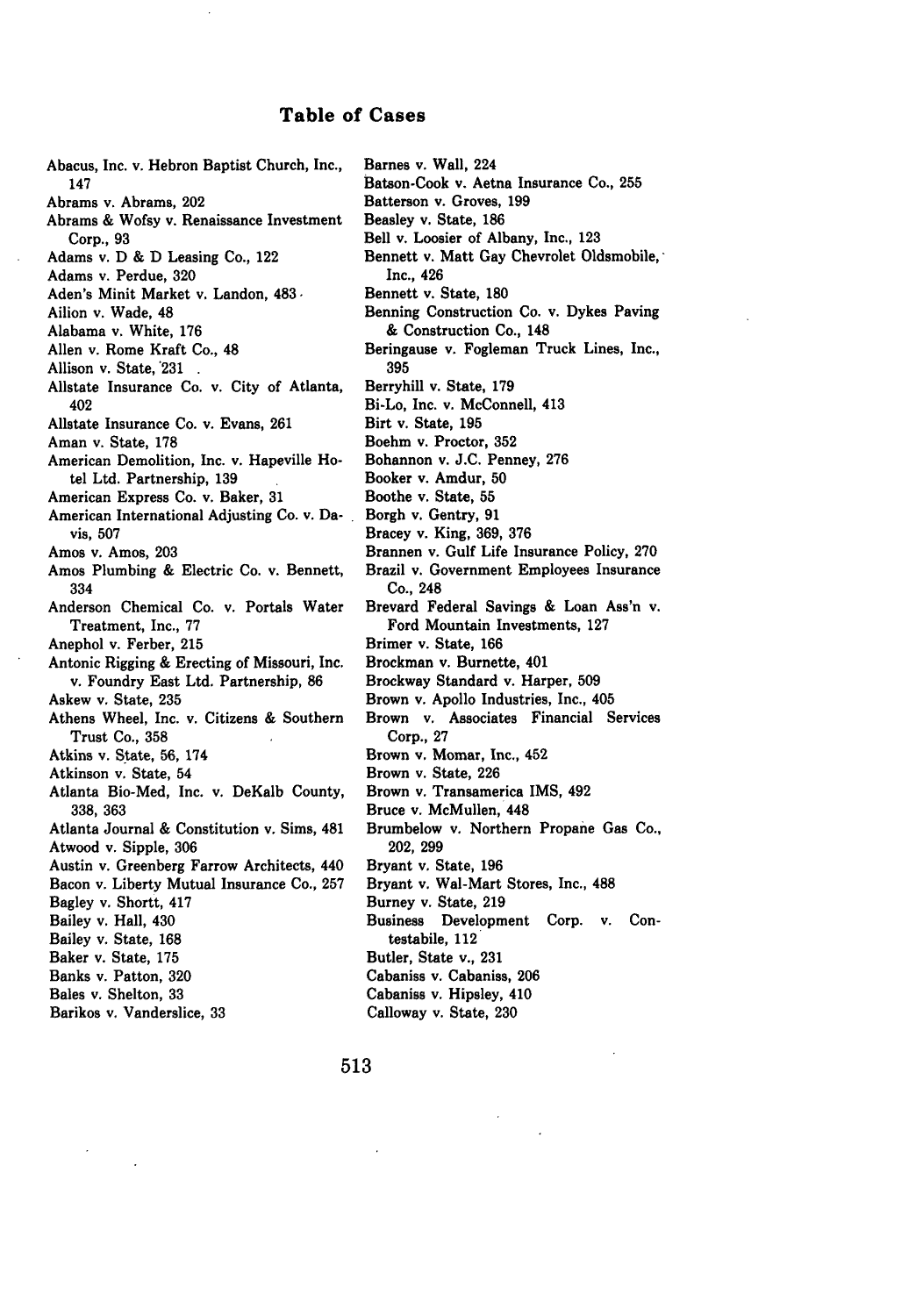Carder v. Racine Enterprises, Inc., 436 Carter v. Mayor & Aldermen of Savannah, **318** Cechman v. Travis, **378** Champion v. Southern General Insurance Co., 248 Chandler v. Chandler, 202 Chandler v. State, 220 Chapman v. State, **227** Chastain v. Chastain, 451 Chastain v. Robinson-Humphrey Co., **96** Cheeley v. Henderson, 294 Chislom v. State, **228** Cho v. South Atlanta Associates, Ltd., 356 Christopher-v. State, **167** Cilurso v. Premier Crown Corp., **79** Citizens & Southern National Bank v. Rayle, **26** City of Atlanta v. Associated Builders & Contractors of Georgia, **333** City of Atlanta v. United Electric Co., 157 City of LaGrange v. Troup County Electric Membership Corp., 313 City of Roswell v. City of Atlanta, 316 C.K.C., Inc. v. Free, 108 Clack v. Henry County, 345 Claxton Manufacturing Co. v. Hodges, 480 **CM3** v. Associated Realty Investors/Prado, Inc., 354 Cofield v. State, 180 Cohen v. William Goldberg & Co., **95** Collins v. City of Dalton, **315** Collins, State v., 194 Columbus, Georgia v. Board of Water Commissioners, **309** Commonwealth Financial Corp. v. Sherrill, 71 Confetti Atlanta, Ltd. v. Gray, **392** Consolidated Freightways Corp. v. Futrell, 420 Consolidated Systems, Inc. v. AMISUB, Inc., 148 Contestabile v. Business Development Corp., 112 Conwood Corp. v. Guinn, 475 Cook v. Colquitt County Board of Education, **333**

- Cooper v. State, **.232**
- Corbin v. Liberty Mutual Insurance, 480
- Corporation of the Presiding Bishop of the Church of Jesus Christ of Latter Day Saints v. Allied Ready Mix, Inc., 153

Courtney v. Courtney, **208**

- Cramer v. Spalding County, 326
- Creel v. Cotton States Mutual Insurance Co., **386**
- Crossroads Bank v. Corim, Inc., **118**
- Crumbley v. Wyant, **51**
- Culberson v. Fulton-DeKalb Hospital Authority, 400
- Cuzzort v. State, **238**
- **D** & **N** Electric, Inc. v. Underground Festival, Inc., **150**
- D'Oench, Duhme & Co. v. FDIC, **81**
- Daopoulos v. Daopoulos, 204
- David Jordan Logging Co. v. Sales, **500**
- Davis v. Auto-Owners Insurance Co.; **252**
- Davis v. Beard, **377**
- Davis v. John Hancock Mutual Life Insurance Co., 264
- Davis v. State, **173**
- Dawson Construction Co. v. Georgia State Financing & Investment Commission, **135**
- Dean v. State, **185**
- Deans v. Dain Management, Inc., 394
- Delancy v. St. Paul Fire & Marine Insurance Co., **378**
- Demarest v. Moore, **359, 382**
- Denson v. City of Atlanta, 318, 406
- Denton v. Con-Way Southern Express, Inc., 214
- Department of Transportation **v.** Calfee, **365**
- Deroller v. Powell, 44
- Dickey v. Harden, **272**
- Dime Savings Bank v. Sandy Springs Associates, Inc., 348
- Dodge, State v., **196**
- Donaldson v. Department of Transportation, **337, 399**
- Donaldson v. Donaldson, **206**
- Dortch v. Atlanta Journal & Atlanta Constitution, 311, 411
- Dunson v. Golden, **398**
- Dupree v. Keller Industries, Inc., 405
- Dutton v. Dykes, 47

Dyer v. Investors Services, Inc., 222

- Eavenson v. Parker, 347
- Edge v. State, **176**
- Edmonson v. Leesville Concrete Co., **187**
- Eidson **v.** Berry, **310,** 407
- Elbert County Board of Commissioners v. Burnett, 474
- Eller v. State, **55**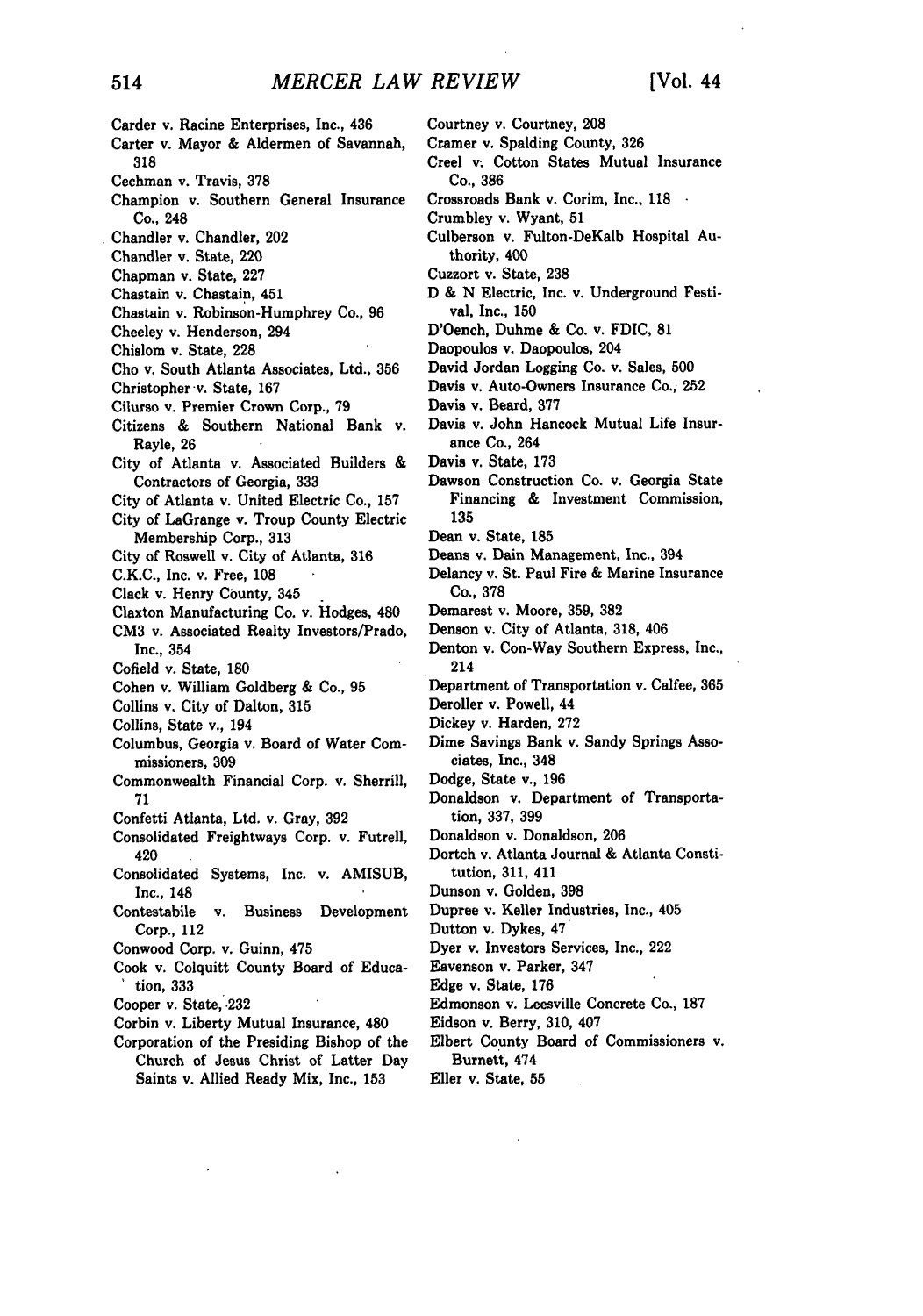$\ddot{\phantom{0}}$ 

Ellis v. Dalton, **396** Emmons v. Burkett, 112 Ex Parte Williams, 142 Executive Jet Sales, Inc. v. Jet America, Inc., **38** Faison v. State, **219** Farrell v. Dunn, 434 Fasher Painting & Decorating Co. v. Borde-Ion, 498 Fender v. Fender, **205** Findley v. Davis, **291,** 387 Fine & Block v. Evans, **389** Fine v. Higgins Foundry & Co., 433 First National Bank v. Childress-Ross Properties, Inc., 107 Fisher v. Fredrickson, **203** Fisher v. Musik, 430 Fleet Factors Corp., United States v., 11 Floyd v. Chaffin, **327** Ford v. State, **190** Fox v. Ravinia Club, Inc., **376** Fraley v. State, 189 Francis v. Haywood Contracting, Inc., **381** Franklin v. Franklin, **209** Franks v. Avila, 505 Frazier v. State, **298** Fulton v. Baker, **326** Gallant v. Gallant, **205** Gamble v. State, 187 Gantt v. Patient Communications Systems, 407 Gardiner v. McDaniel, **78** Garret v. Standard Guarantee Insurance Co., **275** Garrett v. Heisler, 38 Gasses v. Professional Plumbing Co., 475 Gates Rental, Inc. v. Perry, 20 Gearhart v. Etheridge, 305 General Electric Credit Corp. v. Brook, 115 General Insurance Co. v. Bradley, 506, Georgia Department of Human Resources v. Joseph Campbell Co., 488 Georgia Electric Co. v. Rycroft, 469 Georgia Farm Bureau Mutual Insurance Co. v. Brewer, **350** Georgia Farm Bureau Mutual Insurance Co. v. Murphy, 249 Georgia Glass & Metal, Inc. v. Arco Chemical Co., **133** Georgia Subsequent Injury Trust Fund v. Lumley Drywall, **510** Georgia v. McCollum, 187

Gibson v. Hodges, 22 Giles v. Nationwide Mutual Fire Insurance Co., **263** Gillen v. Bostick, 22 Gillis v. Goodgame, **385,** 437 Gilstrap v. State, **182** Glynn County Board of Education v. Lane, **332** Golden v. Credico, Inc., 49 Goldstein v. Goldstein, **207,** 307 Gomez v. Metropolitan Atlanta Rapid Transit Authority, 364 Goode Bros. Poultry Co. v. Kin, 476 Goodrum **v.** Ensign Bank, **115** Goolsby v. Regents of the University System, **399** Government National Mortgage Ass'n v. Belue, 104 Grady v. Corbin, **193** Green v. Moreland, **319** Gregg v. State, 241 Grier v. City of Atlanta, **318,** 406 Griggs v. All-Steel Buildings, Inc., **502** Grissom v. Johnson, **352** Groverstein **v.** Effingham County, **331** Guest v. State, **230** Haggard v. Board of Regents of the University System of Georgia, **39** Hahne v. Wylly, 394 Haire v. City of Macon, 317 Hall & Sosebee Trucking Co. v. Smith, 504 Hall v. State, 181, **233** Hamilton v. Deloitte, Haskins & Sells, **96** Hardage v. Lewis, 416 Harris v. State, **192, 232** Harrison v. City of Clayton, **323** Hartkopf v. Heinrich Ad. Berkemann, 70 Hartley-Selvey v. Hartley, 210 Hathcock v. Hathcock, **206** Haynes v. State, 214 Henderson v. Cherry, Bekaert & Hollin, **92** Hendrix v. Stone, **204** Hickman v. Hyzer, 68 Hiers v. City of Barwick, **322,** 400 Hipple v. Brick, **390** Hoffman v. Labutzke, **306** Holman v. Burgess, 419, 433 Horkan v. Great American Indemnity Co., 155 Horne v. Exum, 486

Hospital Authority v. Jones, **339,** 419 Hospital Authority v. Litterilla, 400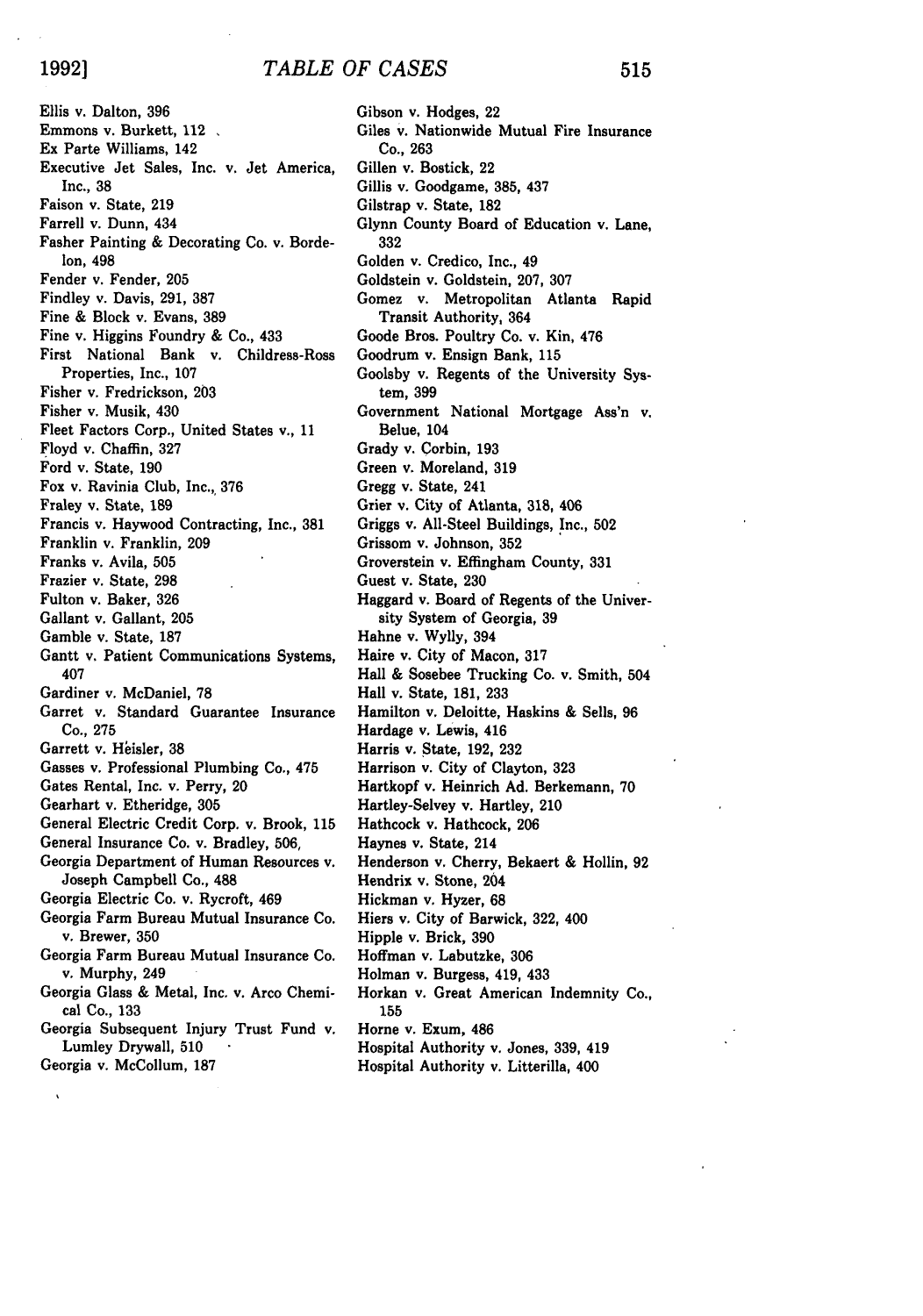Housing Authority of Atlanta v. Geter, **53** Housing Authority v. Greene, **386** Howard v. Howard, 205 Howard v. State, 242 Hunt v. Carter, 200 Hunter v. Hardnett, 224 Hunter v. State, 184 Hussey, Gay & Bell v. Georgia Ports Authority, **129** Idaho v. Wright, 239 Impress Communications, Inc. v. Stanley, 497 International Indemnity Co. v. Keith, 267 Jabaley v. Mitchell, **228** Jack V. Heard Contractors v. **A.L.** Adams Construction Co., 38 Jackson, State v., 169 James, Hereford & McClelland, Inc. v. Powell, 260 Jamison **v.** State, 165 Jefferson Pilot Life Insurance Co. v. Clark, 258 Jenkins v. Anderson, **189** Jenkins v. Savannah Valley Production Credit Ass'n, 108 Jennette v. State, 234 Jim Walter Homes, Inc. v. Strickland, **55** Jinks v. State, **56** Johnson Controls, Inc. v. Safeco Insurance Co., 161 Johnson v. Barnes, 47 Johnson v. Johnson, 446 Johnson v.,State, 43, **228** Jones v. State, 179, **227** Jones v. Ward, 416 Jones v. Wortham, **266** JPS Carpet v. Troupe, 511 K-Mart Corp. v. Coker, 412 Kemp v. Sharp, 201, 425 Kilgore v. R.W. Page Corp., **329** King v. Browning, 234 King v. Midas Realty Corp., 141 King v. St. Paul Fire & Casualty Co., **250** King v. Travelers Insurance Co., 491 Kirby v. State, **196** Kirkland v. State, **196** Klein v. Allstate Insurance Co., 423 Kuchenmeister v. State, **219** Kurtz v. State, **55** Lamb v. Candler General Hospital, Inc., 386 Lamb, State v., 176

Landor Condominium Consultants, Inc. **v.** Bankers First Federal Savings & Loan Ass'n, **126** Landreth Timber Co. v. Landreth, **95** Lang v. State, **181,** 240 Langton v. State, **178** Lau's Corp. v. Haskins, **378** Law Offices of Johnston **&** Robinson v. Fortson, 47 Lawton v. Temple-Warren Ford, Inc., **70 Le** Gallienne v. State, **55** Ledford v. State, **227** Lee Fabricators v. Cook, 493 Lee v. Peacock, **236,** 384 Lee v. Trust Company Bank, **113** Lewis v. Uselton, **299** Liberty National Life Insurance Co. v. Coley, 490 Litterilla v. Hospital Authority, 341 Little v. State, 184, **219** Logue v. Wright, **320** Lowrey v. Lowrey, **207** Loyola Federal Savings & Loan Ass'n v. Fickling, **94** Lucas v. South Carolina Coastal Council, **370** Lumber Transport, Inc. v. International Indemnity Co., 486 Lyday v. Burkes, 450 Mack v. Third Bedford-Pines Apartments, Ltd., **29** MacLeod v. Belvedale, Inc., 147 Macon-Bibb County Board of Tax Assessors v. Atlantic Southeast Airlines, Inc., **315** Maddox v. Brown, **133** Mallory v. State, **189** Maples v. National Enquirer, 410 Marathon U.S. Realties, Inc. v. Kalb, **38** Marett Properties L.P. v. Centerbank Mortgage Co., 106, **350** Marietta Yamaha, Inc. v. Thomas, 38 Marrett v. Professional Insurance Careers, Inc., **68** Martin v. Reed, 234 Martin v. Silvey, 449 Mauldin v. Weinstock, **390** Maxwell v. Hospital Authority of Dade, Walker & Catoosa Counties, **477** Maxwell v. State, 184 Mayfield v. State, **188** Mayor & Council of Wadley v. Hall, 310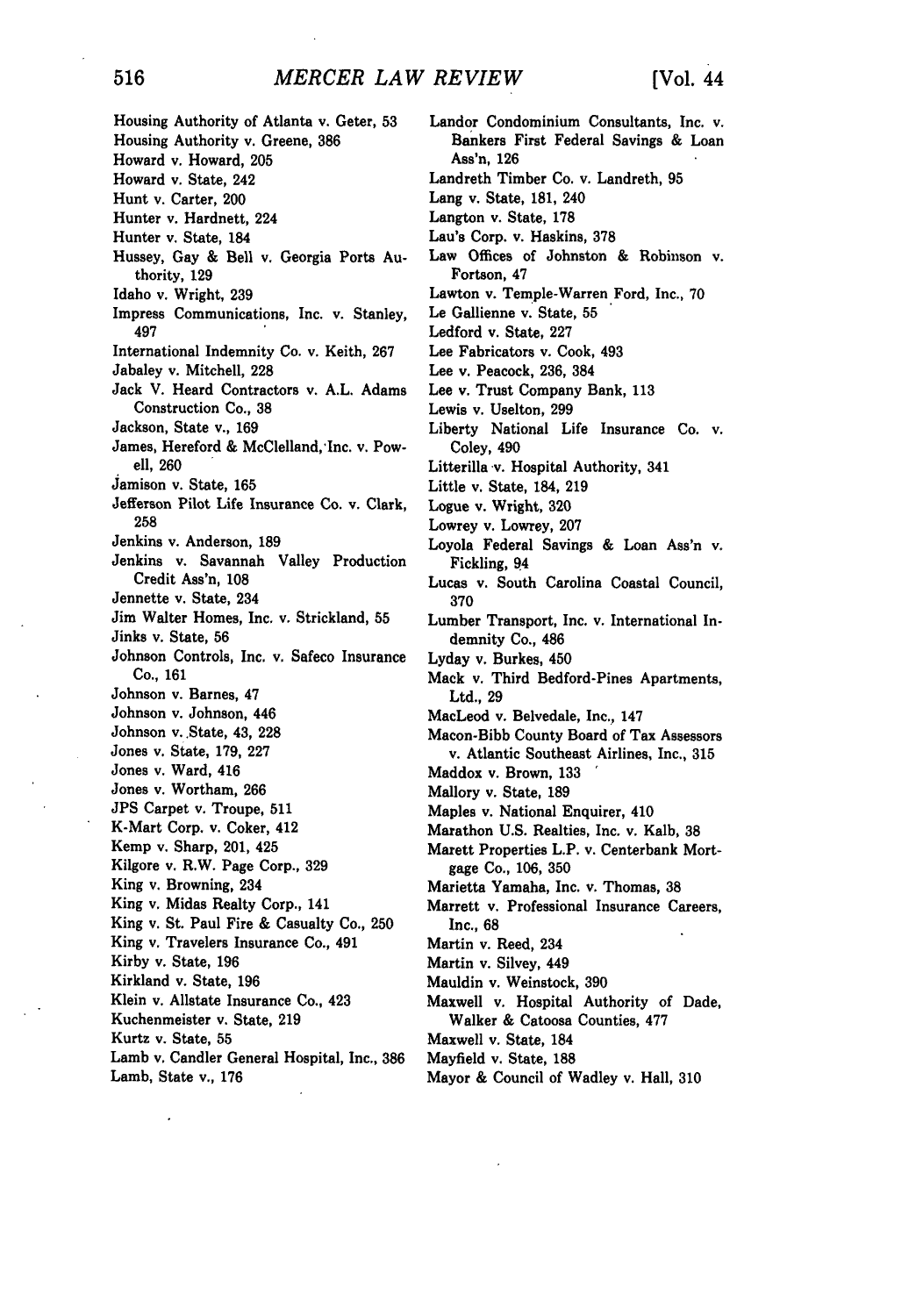| Mayor of Savannah v. Southern Bulk Indus-         |
|---------------------------------------------------|
| tries, Inc., 314                                  |
| Mays v. State, 185                                |
| McBride v. Wetherington, 312                      |
| McCabe v. Lundell, 431                            |
| McCartney v. State, 233                           |
| McCary v. Preferred Risk Mutual Insurance         |
| Co., 269                                          |
| McClure v. Gower, 40                              |
| McCollum v. Pope, 350                             |
| McCombs v. State Farm Mutual Automo-              |
| bile Insurance Co., 254                           |
| McCoy v. State Farm Insurance Co., 271            |
| McDevitt & Street Co. v. K-C Air Condi-           |
|                                                   |
| tioning Service, Inc., 130                        |
| McDonald v. State Highway Department,             |
| 477                                               |
| McLeroy Plumbing Service, Inc. v. Starks,         |
| 475                                               |
| McMillan v. Bank South, 113                       |
| McPherson v. City of Fort Oglethorpe, 316         |
| Merriman v. State, 171                            |
| Metropolitan Atlanta Rapid Transit Au-            |
| thority v. Boswell, 324, 418                      |
| Michiels v. Fulton County, 339                    |
| Michigan Department of State Police v.            |
| Sitz, 168                                         |
| Michigan v. Long, 167                             |
| Miles v. Ashland Chemical Co., 393                |
| Milligan v. Gilmore Meyer, Inc., 81               |
| Mims v. State, 191                                |
| Mitchell v. Pyron, 448                            |
| Moore v. Comfed Savings Bank, 122                 |
| Moore v. Harry Norman, Inc., 402                  |
| Moore v. Moore, 44                                |
| Morris v. Chandler Exterminators, 387             |
| Morris v. Chewning, 442                           |
| Motor Finance Co. v. Davis, 32                    |
| MTW Investment Co. v. Vanguard Proper-            |
| ties Financial Corp., 30.                         |
|                                                   |
| Munger v. Central of Georgia Railroad, 396        |
| National Parents' Resource Institute for          |
| Drug Education, Inc. v. Peachtree Hotel           |
| Co., 141                                          |
| Nee v. Dixon, 397                                 |
| Newsome v. Department of Human Re-                |
| sources, 391                                      |
| Noland v. State, 177                              |
| Norris v. Sigler Daisy Corp., 122                 |
| Northside Title & Abstract Co. v. Simmons,<br>346 |
| O'Donnell v. State, 168                           |
|                                                   |

OB-GYN Associates v. Littleton, 409 Ohio v. Roberts, **237** Oiler v. State, **23** Ostrom v. Kapetanakos, **30** Otwell v. Floyd County Board of Commissioners, **328** Owens-Illinois, Inc. v. Champion, 494 Papp v. Hall County, 338 Patterson v. Cox Enterprises, Inc., 414 Patterson v. State, 242 Paul Davis Systems, Inc. v. Peth, **138** Payton v. New York, **171** Perry v. State, **172** Peterson v. Baumwell, 225, 304 Pizza Hut Delivery v. Blackwell, 482 Platt v. State, **193** Polk v. State, 175 Potts v. State, **193** Powell v. Thomas, 449 Priest v. State, **191** Prima Paint Corp. v. Flood & Conklin Manufacturing Co., **97** Professional Cleaners v. Phenix Supply Co., **116** Progressive Preferred Insurance Co. v. Brown, 246 Provost v. Gwinnett County, **335** Prudential Commercial Insurance Co. v. Michigan Mutual Insurance Co., 274 Puckett **v.** Gwinnett County, **335** Purser Truck Sales, Inc. v. Patrick, **377** Radford v. State, **219** *In re* Rainbow Manufacturing Co., **<sup>119</sup>** Randall Memorial Mortuary, Inc. v. O'Quinn, 234 Rawlins v. Campbell, 445 Re/Max Specialists, Inc. v. Kosakai, **355** Read v. Benedict, 419 Red Roof Inn v. Lynn, 496 Rich v. Georgia Farm Bureau Mutual Insurance Co., 54 Rimes, State v., **55** Robinson v. Robinson, **203** Robinson v. State, **188** Rogers v. Travelers Indemnity Co., **265** Rolader v. State, 180, **238** Rolleston v. Munford, **287** Rollins v. State, **216** Rome Industries, Inc. v. Jonsson, **73** Rosequist v. Pratt, **215** Ross v. Chatham County Hospital Authority, **.388**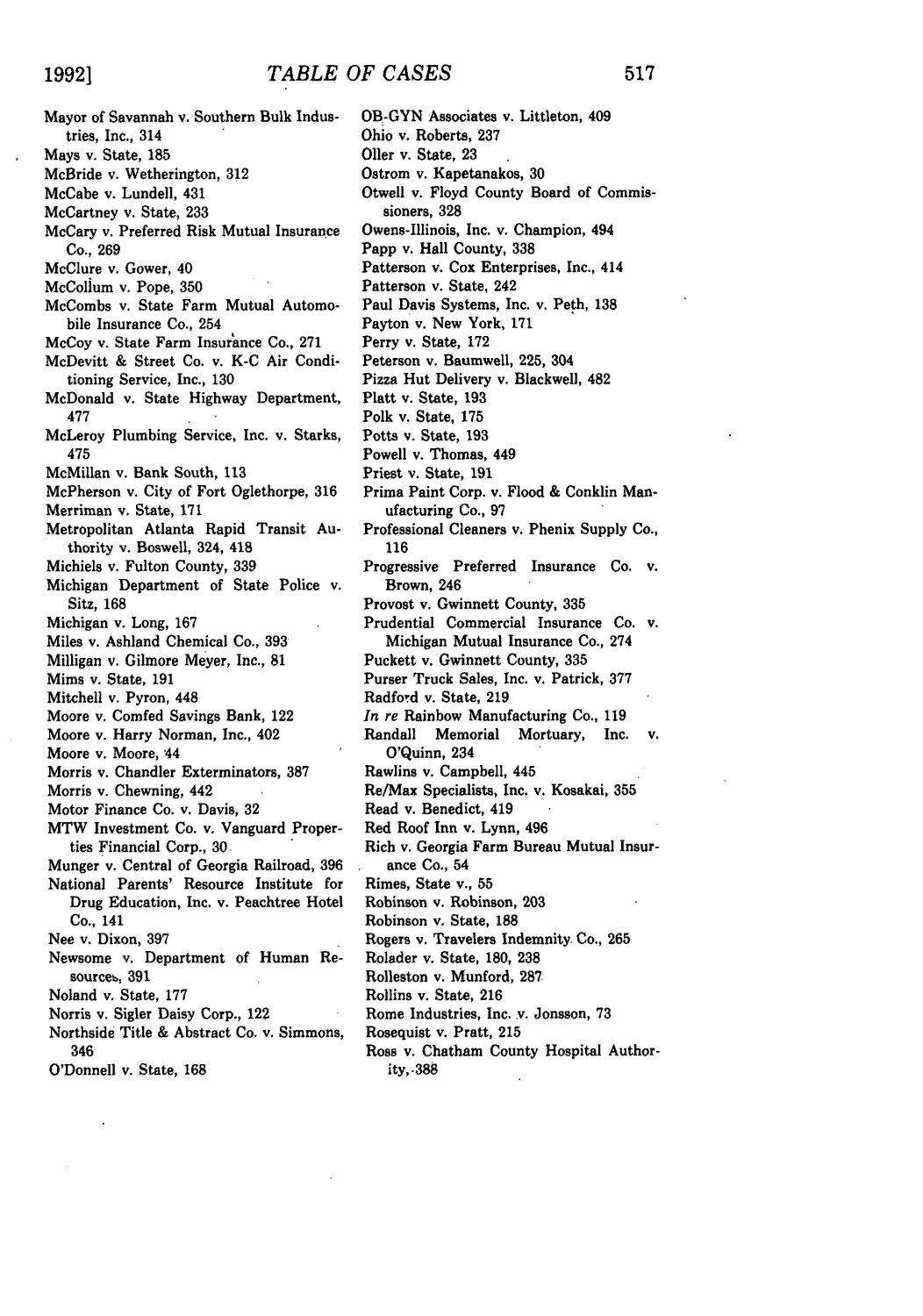Ryan v. State Farm Mutual Automobile Insurance Co., 268 Ryan v. Thomas, 190, **297** Sacandy v. Walther, 195, **289** Safeway Insurance Co. *v.* Jones, **266** Samples v. Samples, 448 Sargent v. Blankmann, 489 Schmerber v. California, **172** Schoen v. Atlanta Casuaity Co., **253** Schrembs v. Atlanta Classic Cars, Inc., 436 Schwann's Sales Enterprises, Inc. v. Martin Mechanical Contractors, Inc., 153 Scott v. Allstate Insurance Co., **276** Scruggs v. Georgia Department of Human Resources, 36 Securities Exchange Commission v. W.J. Howey Co., **95** Self v. City of Atlanta, 340 Serrmi Products, Inc. v. Insurance Co. of Pennsylvania, **257** Sharp v. State, 55 Shaver v. State, 214 Shelton v. State, 221 Showa Denko K.K. v. Pangle, 422 Sinkfield v. Pike, **320** Slater v. Blount, 397, 427 SMB Stage Line, Inc. v. Leach, 474 Smith v. Allstate Insurance Co., **276** Smith v. Smith, **52** Smith v. State, **230** Southeast Ceramics, Inc. v. Klem, 39 Southern Steel Co. v. United Pacific Insurance Co., 158 Stancil v. Gwinnett County, 40 Starr v. Wimbush, **397** State v., *See party name* State Farm Mutual Automobile Insurance Co. v. Lorenz, **269** State Farm Mutual Automobile Insurance Co. v. Yancey, 40 Stedry v. Mitchell, **89** Steele v. Cincinnati Insurance Co., **23** Steele v. Honea, **330** Stelts v. Epperson, **356** Stephens y. State, 184, **217** Stephenson v. Board of Commissioners, **325** Stewart **v.** State, **56** Stone v. Canal Insurance Co., **252** Storch v. Hayes Microcomputer Products, Inc., 20 Straus v. Straus, **36** Strauss v. Peachtree Associates, Ltd., 54 102 417 415 **69** 251

Sullenberger v. Grand Union Co., **383** Summit-Top Development, Inc. v. Williamson Construction, Inc., **72, 145** Sun Insurance Services v. **260** Peachtree Street, Inc., **361** SunAmerica Financial, Inc. v. **260** Peachtree Street, Inc., **75, 360** Sunbelt Specialties v. Keith, 475 Swanson v. Smith, **380** Swanson v. State, 176 Tarleton v. Griffin Federal Savings Bank, Tate v. Bruno's Inc./Food Max, **478** Taylor v. State, 49 Taylor v. Thompson, **110** Teasley v. Mathis, 417 Terry v. Ohio, 167 Tharpe v. State, **189** Thomas v. Madison County Board of Commissioners, **330** Thomas v. McGee, **38** Thomas v. State, **173, 188** Thomason v. Gold Kist, Inc., 394 Thompson v. Long, 294, 439 Thompson v. State, **236** Tigner v. Shearson-Lehman Hutton, Inc., Times-Georgian v. Thompson, **500** Titan Indemnity Co. v. Hall County, 247 Todd v. City of Brunswick, **27** Tolleson Lumber Co. v. Kirk, 495 Tompkins v. United States, **116** Toombs County v. O'Neal, **320** Tower Financial Services, Inc. v. Jarrett, Tramell v. Baird, **381** Trammell v. Martin, **329** Trans-American Communications v. Nolle, Transus, Inc. v. Fleck, 490 Travelers Insurance Co. v. Adkins, 484 Turner Construction Co. v. Electrical Distributors, Inc., **155** Turner v. Harper, 20 Turner v. W.E. Pruett Co., **223** Turner v. Walker County, **336,** 404 United Services Automobile Ass'n v. Lucas, United States Fidelity & Guarantee Co. v. Joy Truck Lines, Inc., **273**

United States v., *See party name*

Vaughan v. Moore, 110, **351**